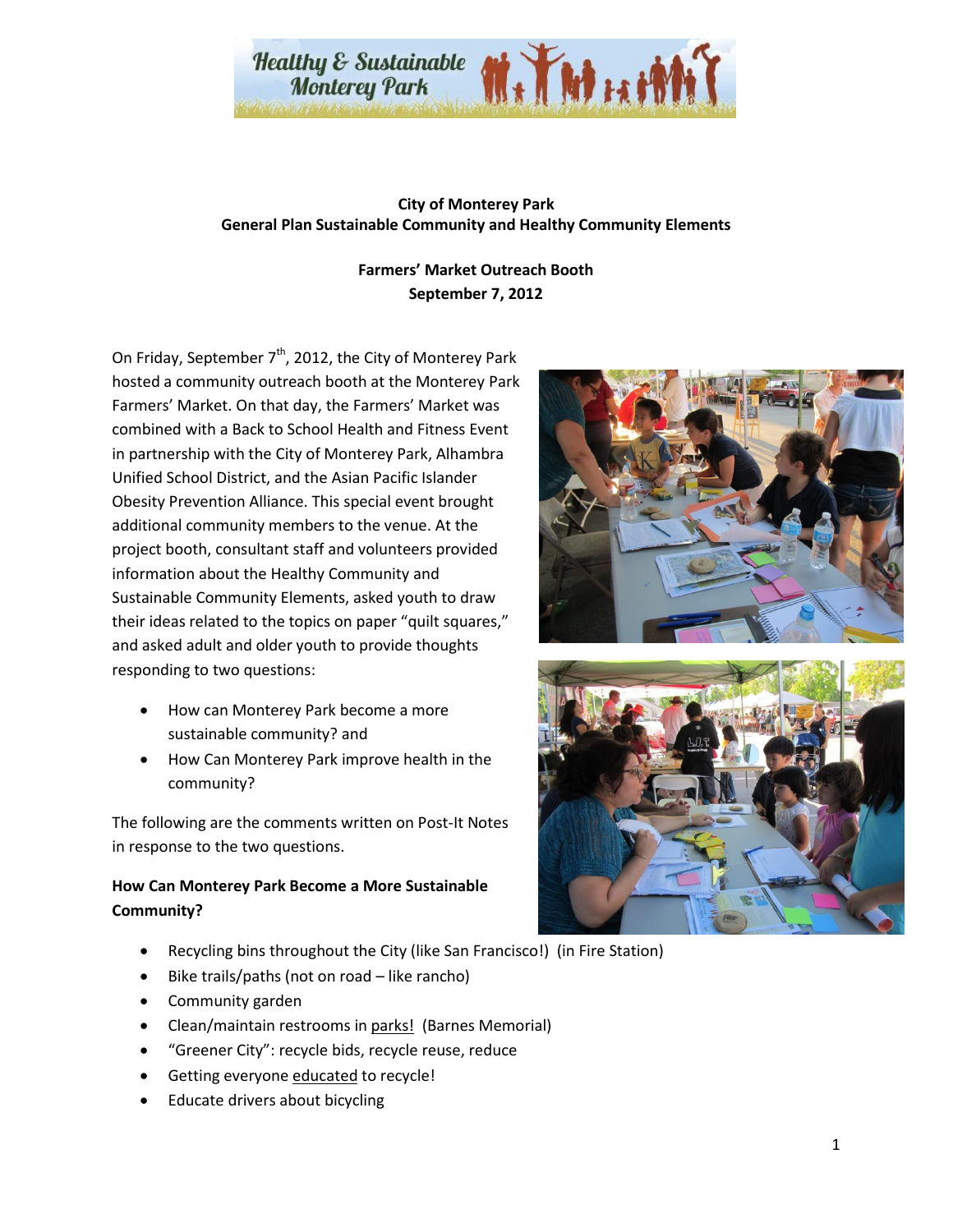

- Not wasting water (using resources wisely)
- · Monterey Park has "hard water" and showers get calcified
- **Recycle**
- · Cascade Park incorporate a running park around park closer to Monterey Park Chamber of Commerce
- Label bike paths connecting parks  $-$  "2 miles to next park"
- · Not littering (cleaning up after yourself)
- Keep the trees  $-$  shade shelter, 02
- Ban plastic bags
- **Recycle**
- Throw trash in trash cans!

## **How Can Monterey Park Improve Health in the Community?**

- · Fix potholes (New Avenue, Monterey Pass Road…)
- · Water aerobics more!
- · Bring in "Juice it Up" & "Coffee Bean"
- · Connecting Parks ("it's a great workout with the hills") with Bike Lanes
- · Attract big business to bring in revenue for city
- · Reverse 911 (like OC)
- Outdoor Mall walk around (like Victoria Gardens in Rancho)
- · ZUMBA IN THE PARK! FREE (by donation)
- Make better use of Cascade Park
- "Redo Carvey" Redo design, walkable squeeze in  $\frac{\text{café}}{\text{c}}$  – make it a place to hang out "like Pasadena"
- · Farmer's Market close Ramona St. on Fridays – and expand FM…make spaces to sit & socialize!
- · Create walking median parks with exercise equipment stations/pieces could do it at Cascades Park and seating places (fountains)
- · Garvey / Alhambra, Avalon & Baltimore traffic safety